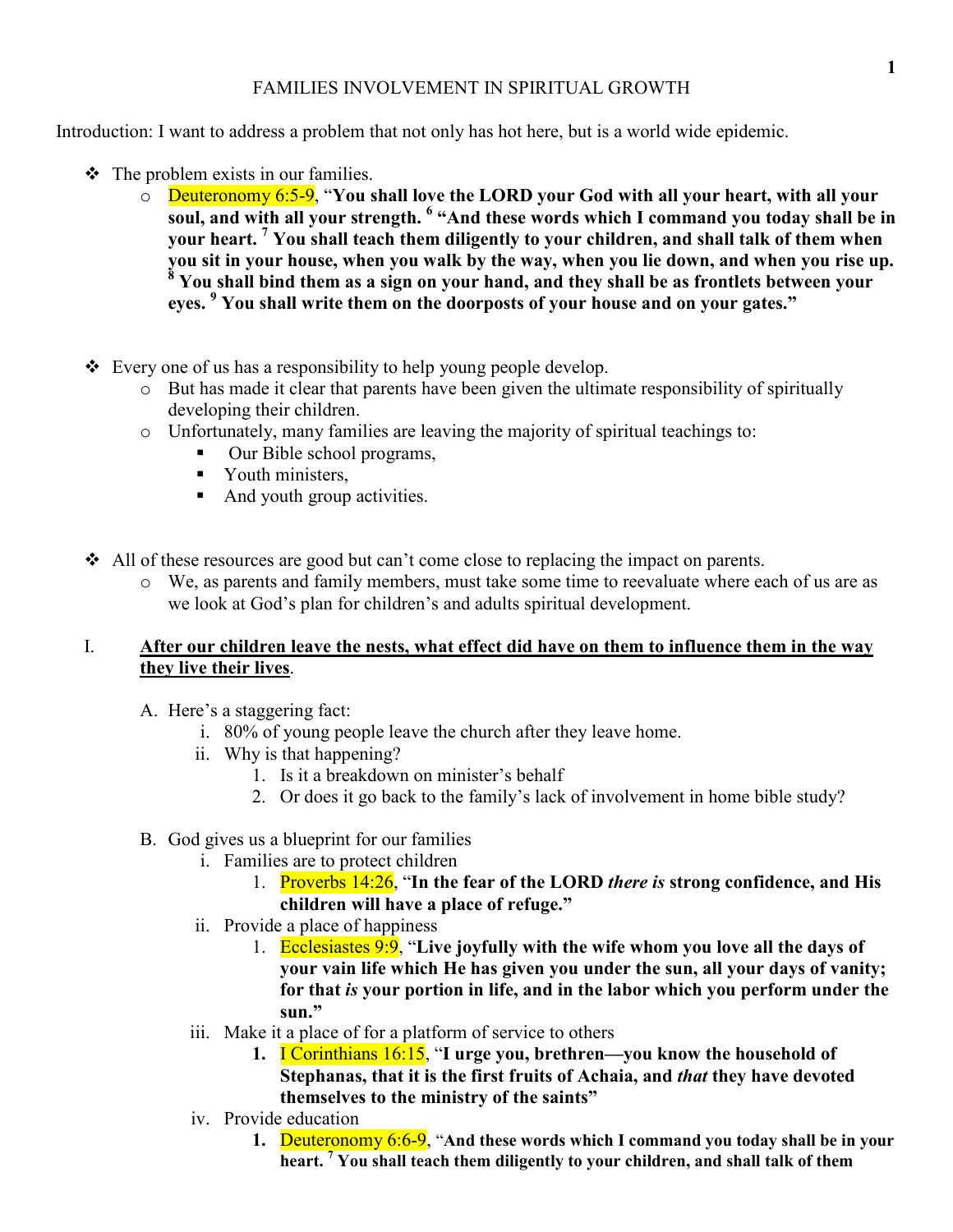**when you sit in your house, when you walk by the way, when you lie down, and when you rise up. <sup>8</sup> You shall bind them as a sign on your hand, and they shall be as frontlets between your eyes. <sup>9</sup> You shall write them on the doorposts of your house and on your gates."**

- **2.** Isaiah 38:19, "**The living, the living man, he shall praise You, as I** *do* **this day; The father shall make known Your truth to the children."**
- **3.** Family Bible studies encourage the spiritual leader of the home to further the FAMILIES knowledge of the Bible and the commands therein.
	- **a.** We want all fathers to see the importance of this as their spiritual responsibility.
	- **b.** All mothers need to realize they play a vital role in seeing that this gets done.
	- **c.** And single parents this does not leave you out.
		- **i.** You must sometimes work even harder to make sure the spiritual needs of your children are being met.
		- **ii.** Ephesians 6:4, "**And you, fathers, do not provoke your children to wrath, but bring them up in the training and admonition of the Lord."**
		- **iii.** Psalm 119:97-103, "**Oh, how I love your law! It** *is* **my meditation all the day. You, through your commandments, make me wiser than my enemies; for they** *are* **ever with me. I have more understanding than all my teachers, For Your testimonies** *are* **my meditation. I understand more than the ancients, because I keep your precepts. I have restrained my feet from every evil way, that I may keep your word. I have not departed from your judgments, for you yourself have taught me. How sweet are Your words to my taste,** *Sweeter* **than honey to my mouth"**
- **v.** The Psalmist gives us three tasks as parents
	- **1.** Know the Word of God because it makes you wiser than your enemies
	- **2.** Knowing the Word of God helps me to have more understanding
	- **3.** Knowing the Word of God gives me more insight
- **vi.** Knowing those things will help us see the importance of our home Family Bible studies

## II. **We have a great responsibility set before us**.

- A. We as the church have a responsibility in the education of our children
	- **i.** Bible Classes—Sunday morning and Wednesday night
	- **ii.** Youth Group
	- **iii.** KFC Group
	- **iv.** Men's Training Class
	- **v.** Devotionals
	- **vi.** LAW Group
	- **vii.** We have purposes in being the Body of Christ
		- **1.** To save the lost through friendship evangelism
			- **a.** Mathew 28:18-20, "**And Jesus came and spoke to them, saying, "All authority has been given to Me in heaven and on earth. <sup>19</sup> Go therefore and make disciples of all the nations, baptizing them in the name of the Father and of the Son and of the Holy Spirit, <sup>20</sup> teaching them to observe all things that I have commanded you; and lo, I am with you always,** *even* **to the end of the age." Amen."**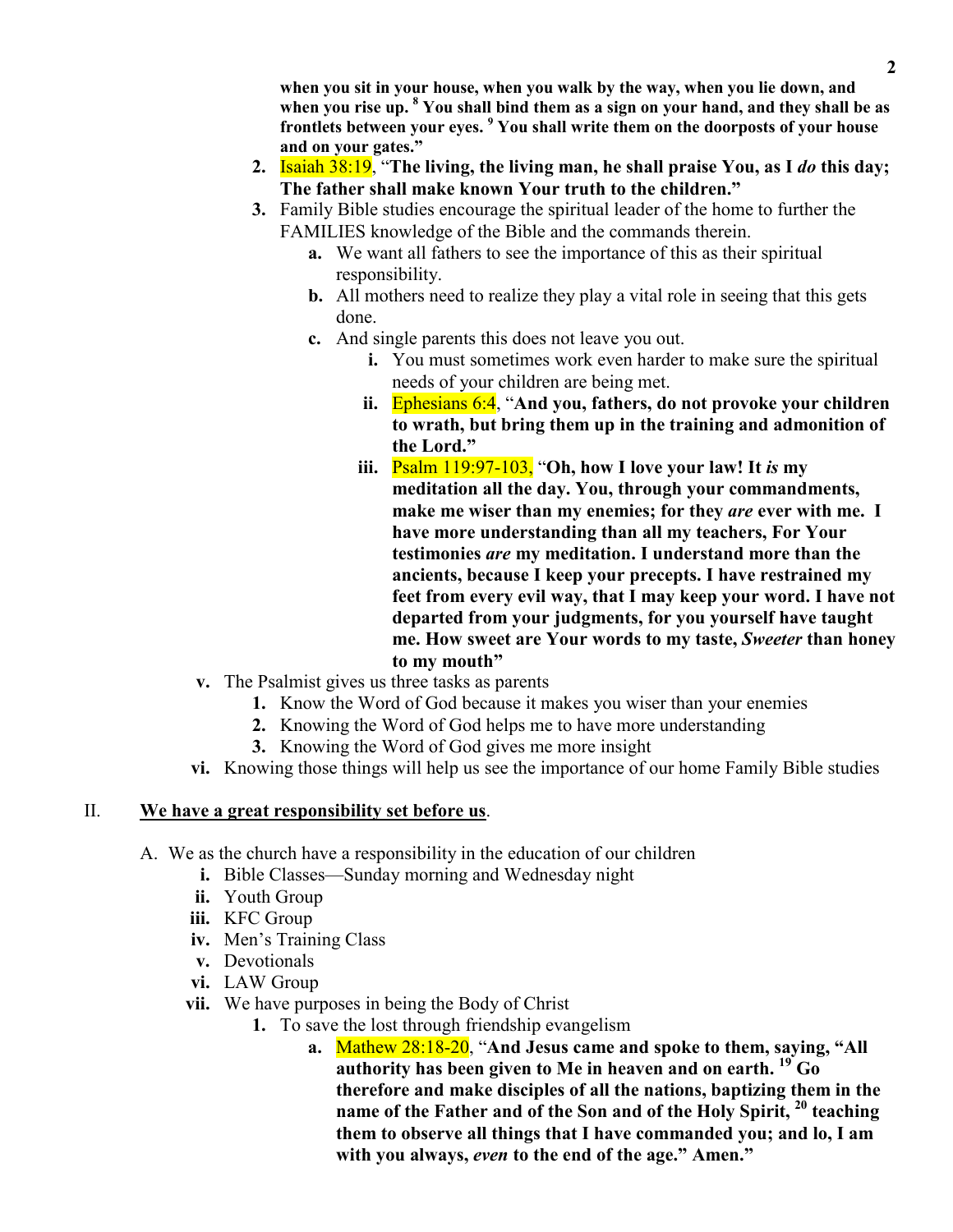- **b.** I Corinthians 9:22, "**to the weak I became as weak, that I might win the weak. I have become all things to all** *men that* **I might by all means save some."**
- **2.** To serve others through ministry
	- a. Galatians 6:10, "**Therefore, as we have opportunity, let us do good to all, especially to those who are of the household of faith."**
	- b. Mark 10:43-45, "**Yet it shall not be so among you; but whoever desires to become great among you shall be your servant. <sup>44</sup> And whoever of you desires to be first shall be slave of all. <sup>45</sup> For even the Son of Man did not come to be served, but to serve, and to give His life a ransom for many."**
- 3. To become family through deeper fellowship
	- a. I Corinthians 12:25-26, "**that there should be no schism in the body, but** *that* **the members should have the same care for one another. <sup>26</sup> And if one member suffers, all the members suffer with** *it;* **or if one member is honored, all the members rejoice with** *it."*
	- b. Hebrews 10:24, "**And let us consider one another in order to stir up love and good works,"**
- 4. To grow Christians to maturity through discipleship
	- a. Ephesians 3:17-19, "**that Christ may dwell in your hearts through faith; that you, being rooted and grounded in love, <sup>18</sup> may be able to comprehend with all the saints what** *is* **the width and length and depth and height— <sup>19</sup> to know the love of Christ which passes knowledge; that you may be filled with all the fullness of God."**
- 5. And to glorify God through authentic worship and Christian living
	- a. John 4:23-24, "**But the hour is coming, and now is, when the true worshipers will worship the Father in spirit and truth; for the Father is seeking such to worship Him. <sup>24</sup> God** *is* **Spirit, and those who worship Him must worship in spirit and truth."**
	- b. Romans 15: 5-6, "**Now may the God of patience and comfort grant you to be like-minded toward one another, according to Christ Jesus, <sup>6</sup> that you may with one mind** *and* **one mouth glorify the God and Father of our Lord Jesus Christ."**
- B. Let me address this in a different way
	- **i.** Parents, it is your job, duty, and commandment of God that you teach your children to live faithfully.
	- **ii.** We are living in a time when many parents are neglecting to do this
		- **1.** They are in business mode
			- **a.** You're outsourcing
			- **b.** It works great in the business world
			- **c.** But not so good in the church
		- **2.** 500 youth who are members of the churches of Christ were polled
			- **a.** 89% of the youth had NEVER had a home Bible study—EVER
			- **b.** 5% said maybe once a week
			- **c.** 2.6% said every two weeks or so
			- **d.** 3.7 said every 3 weeks or so
	- **iii.** Let me ask you some questions:
		- **1.** Question #1: Where do your children receive the majority of their spiritual teaching?